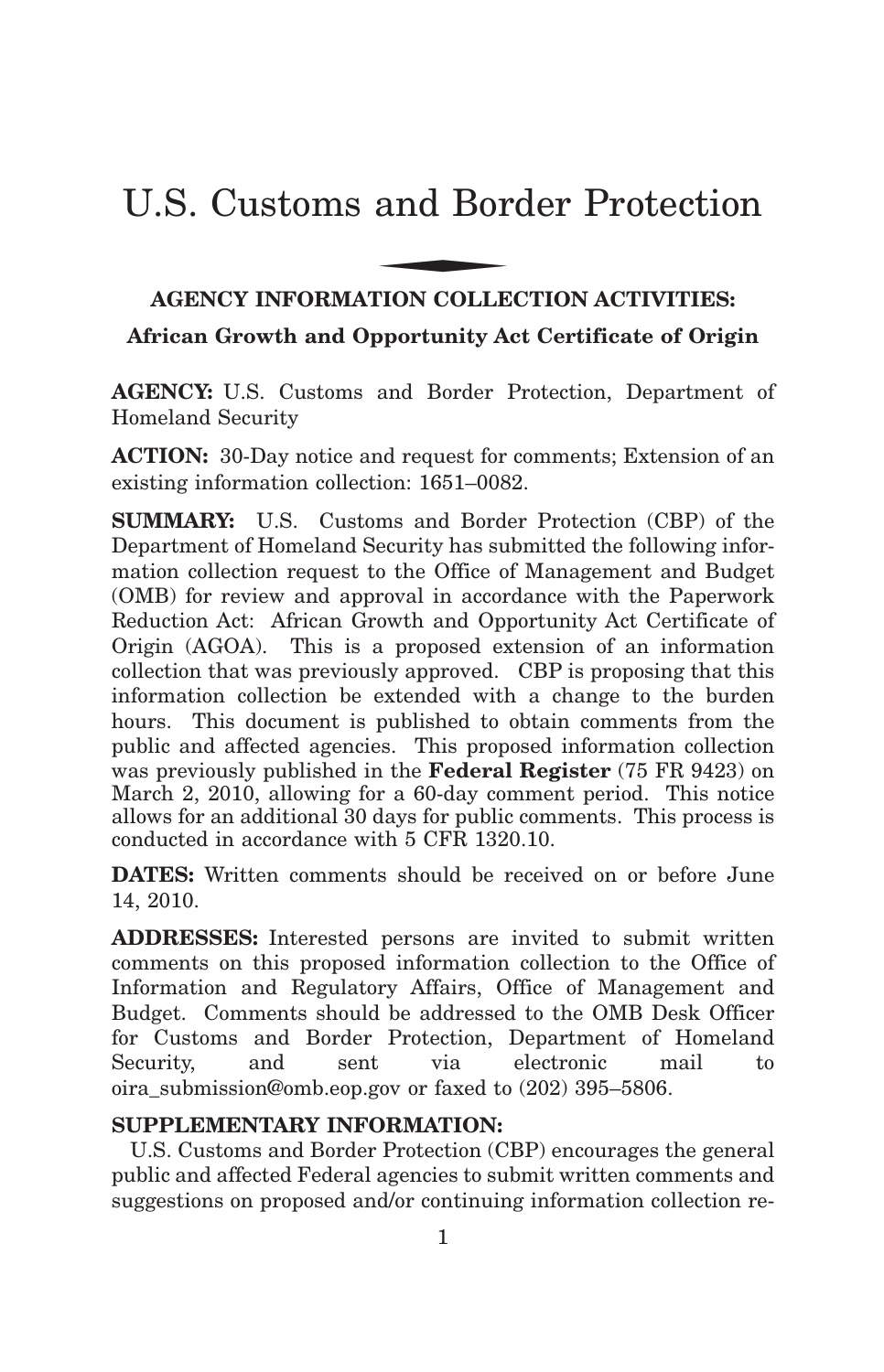quests pursuant to the Paperwork Reduction Act (Pub. L.104–13). Your comments should address one of the following four points:

- 1. Evaluate whether the proposed collection of information is necessary for the proper performance of the functions of the agency/component, including whether the information will have practical utility;
- 2. Evaluate the accuracy of the agencies/components estimate of the burden of The proposed collection of information, including the validity of the methodology and assumptions used;
- 3. Enhance the quality, utility, and clarity of the information to be collected; and
- 4. Minimize the burden of the collections of information on those who are to respond, including the use of appropriate automated, electronic, mechanical, or other technological techniques or other forms of information.

**Title:** African Growth and Opportunity Act Certificate of Origin **OMB Number:** 1651–0082

# **Form Number:** None

**Abstract:** The information collected is used to verify eligibility for duty preferences under the provisions of AGOA. It is provided for under 19 CFR 10.214, 10.215, and 10.216. Specifically, this program provides duty-free treatment under the Generalized System of Preferences (GSP) to sensitive articles normally excluded from GSP duty treatment. It also provides for the entry of specific textile and apparel articles free of duty and free of any quantitative limits from the countries of sub-Saharan Africa. The burden hours were reduced for this information collection because trade with African countries has dropped 15 percent, resulting in few claims under the AGOA program.

**Current Actions:** This submission is being made to extend the expiration date with a change to the burden hours.

**Type of Review:** Extension (with change)

**Affected Public:** Businesses

**Estimated Number of Respondents:** 375

**Estimated Number of Responses per Respondent:** 70

**Estimated Number of Total Annual Responses:** 26,250

**Estimated Time per Response:** 20 minutes

**Estimated Total Annual Burden Hours:** 8,925

If additional information is required contact: Tracey Denning, U.S. Customs and Border Protection, Office of Regulations and Rulings, 799 9th Street, NW, 7th Floor, Washington, DC. 20229–1177, at 202–325–0265.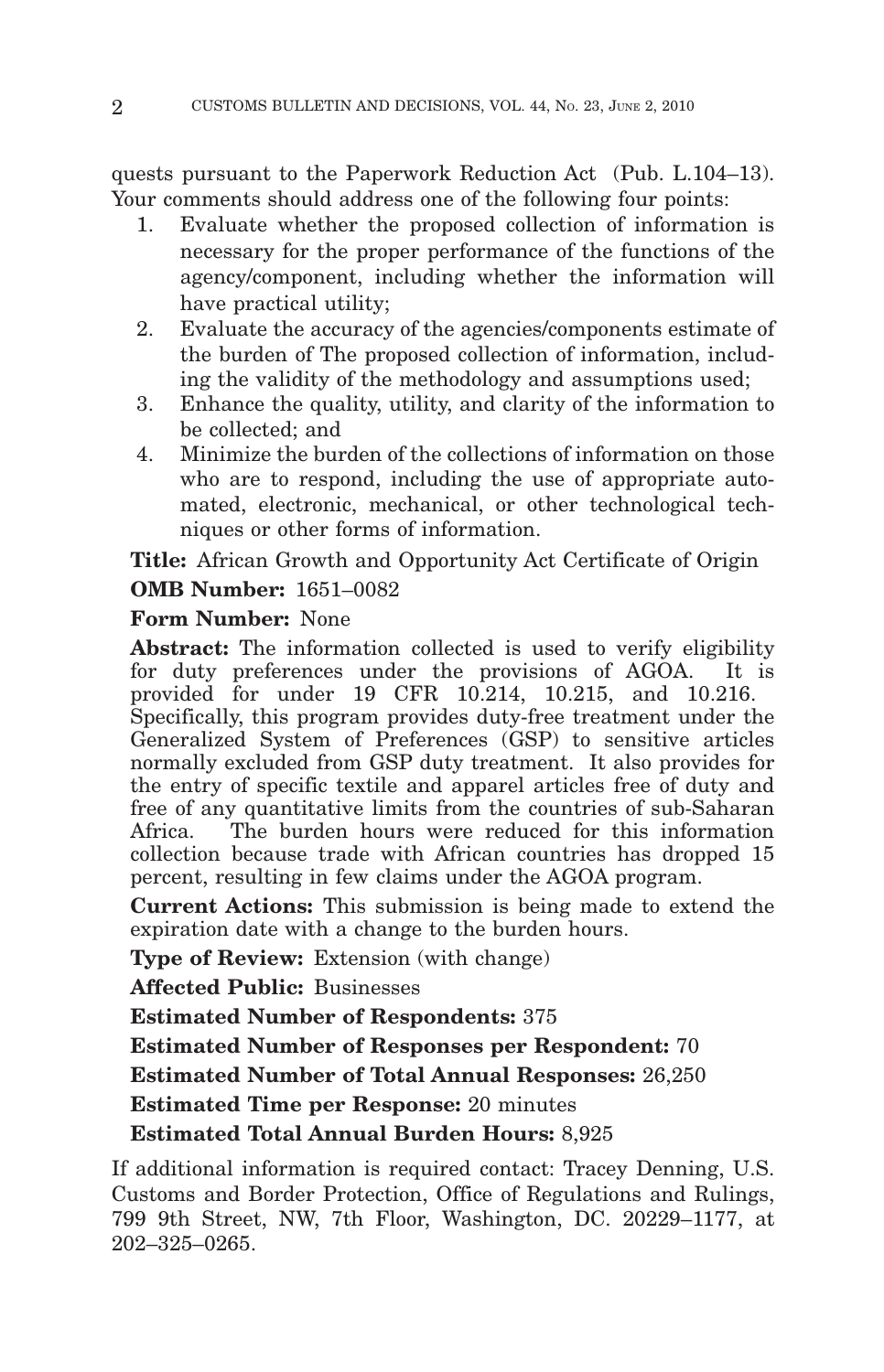Dated: May 10, 2010

TRACEY DENNING *Agency Clearance Officer U.S. Customs and Border Protection* TRA<br>
Agency (<br>
U.S. Customs<br>
ral Register, May 1<br>
NION COLLE

[Published in the Federal Register, May 13, 2010 (75 FR 26974)]

# **AGENCY INFORMATION COLLECTION ACTIVITIES: NAFTA Regulations and Certificate of Origin**

**AGENCY:** U.S. Customs and Border Protection, Department of Homeland Security

**ACTION:** 30-Day notice and request for comments; Revision of an existing information collection: 1651–0098.

**SUMMARY:** U.S. Customs and Border Protection (CBP) of the Department of Homeland Security has submitted the following information collection request to the Office of Management and Budget (OMB) for review and approval in accordance with the Paperwork Reduction Act: NAFTA Regulations and Certificate of Origin This is a proposed extension of an information collection that was previously approved. CBP is proposing that this information collection be extended with a change to the burden hours. This document is published to obtain comments from the public and affected agencies. This proposed information collection was previously published in the **Federal Register** (75 FR 5100) on February 1, 2010, allowing for a 60-day comment period. This notice allows for an additional 30 days for public comments. This process is conducted in accordance with 5 CFR 1320.10.

**DATES:** Written comments should be received on or before June 21, 2010.

**ADDRESSES:** Interested persons are invited to submit written comments on the proposed information collection to the Office of Information and Regulatory Affairs, Office of Management and Budget. Comments should be addressed to the OMB Desk Officer for Customs and Border Protection, Department of Homeland Security, and sent via electronic mail to oira\_submission@omb.eop.gov or faxed to (202) 395–5806.

### **SUPPLEMENTARY INFORMATION:**

U.S. Customs and Border Protection (CBP) encourages the general public and affected Federal agencies to submit written comments and suggestions on proposed and/or continuing information collection re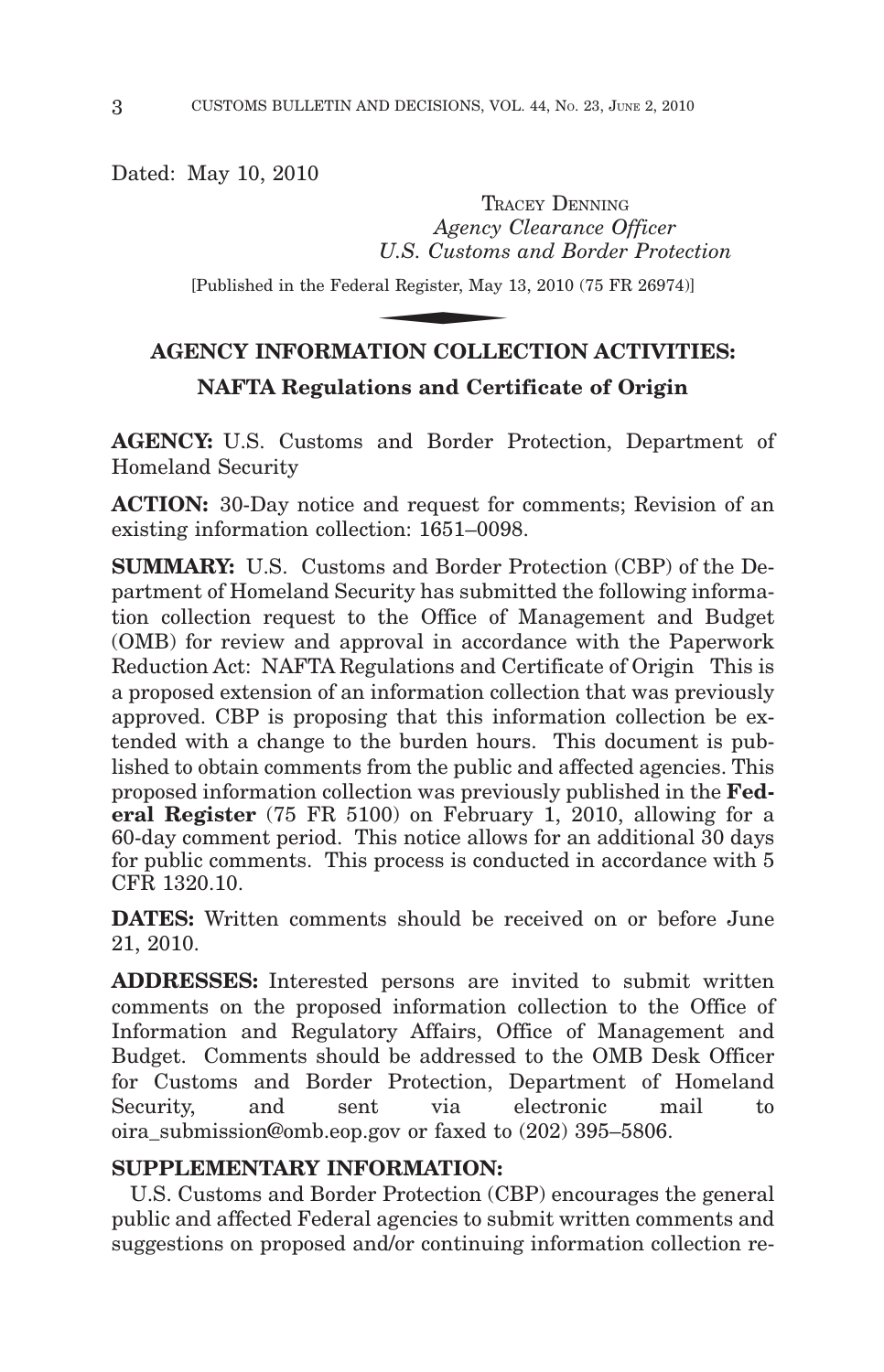quests pursuant to the Paperwork Reduction Act (Pub. L.104–13). Your comments should address one of the following four points:

- 1. Evaluate whether the proposed collection of information is necessary for the proper performance of the functions of the agency/component, including whether the information will have practical utility;
- 2. Evaluate the accuracy of the agencies/components estimate of the burden of The proposed collection of information, including the validity of the methodology and assumptions used;
- 3. Enhance the quality, utility, and clarity of the information to be collected; and
- 4. Minimize the burden of the collections of information on those who are to respond, including the use of appropriate automated, electronic, mechanical, or other technological techniques or other forms of information.

**Title:** NAFTA Regulations and Certificate of Origin **OMB Number:** 1651–0098

**Form Number:** CBP Forms 434, 446, and 447

**Abstract:** The objectives of NAFTA are to eliminate barriers to trade in goods and services between the United States, Mexico, and Canada and to facilitate conditions of fair competition within the free trade area. CBP uses these forms to verify eligibility for preferential tariff treatment under NAFTA. CBP is adding the Form 447, North American Free Trade Agreement Motor Vehicle Averaging Election, to this collection of information. The CBP Form 447 is used to gather the information required by 19 CFR Part 181, Section 11 (2), Information Required When Producer Chooses to Average for Motor Vehicles. The Form 447 shall be completed for each category set out in the Regulation that is chosen by the producer of a motor vehicle referred to in 19 CFR Part 181, Section 13 (Special Regional Value Content Requirements) in filing an election pursuant to subsection 13 (4).

**Current Actions:** This submission is being made to revise the burden hours as a result of adding Form 447.

**Type of Review:** Revision

**Affected Public:** Businesses

*Form 434, NAFTA Certificate of Origin:*

**Estimated Number of Respondents:** 40,000

**Estimated Number of Responses per Respondent:** 3

**Estimated Time per Response:** 15 minutes

**Estimated Total Annual Burden Hours:** 30,000